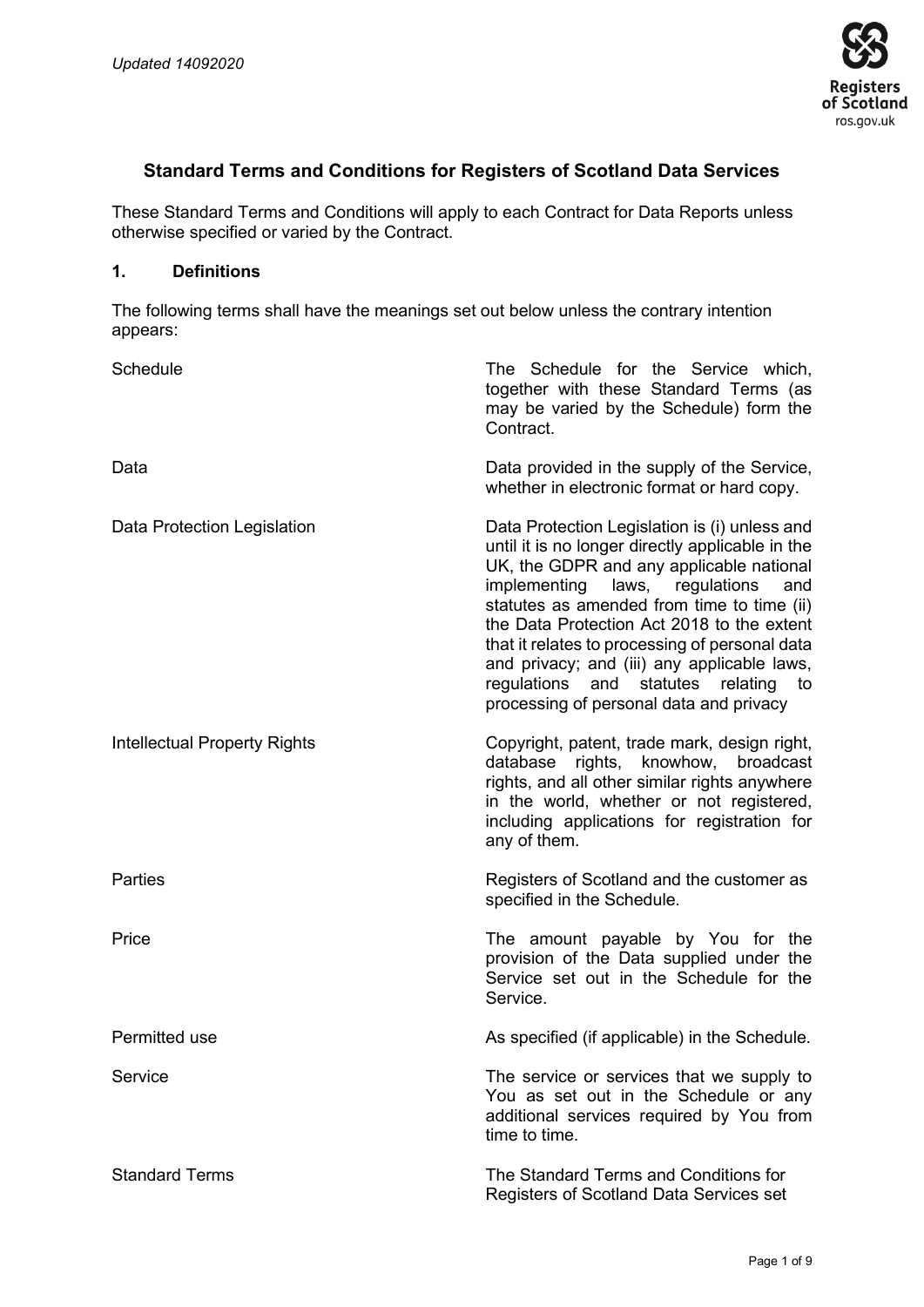

out here, as may be amended by Registers of Scotland from time to time.

Term The period during which we agree to provide each Service. Unless otherwise specified to the contrary in the Schedule the term of each Service shall be ongoing unless terminated sooner by either party in accordance with these Standard Terms. Where more than one Service is provided then for the avoidance of doubt the Schedule for the remaining ongoing Services will continue in full force and effect unless terminated as set out here. Registers of Scotland, our, us and we The Keeper of the Registers of Scotland, Meadowbank House, 153 London Road, EDINBURGH, EH8 7AU.

Start date Date specified in the Schedule.

You, your The customer specified in the Schedule.

- 1.1 We reserve the right to change any or all of or vary these Standard Terms on reasonable written notice to You and/or by publication of updated terms on the Registers of Scotland [website.](https://www.ros.gov.uk/__data/assets/pdf_file/0008/39473/RoS-Data-Services-Standard-Terms-and-Conditions.pdf)
- 1.2 The headings are for ease of reference only, and do not affect the interpretation or construction of the Contract.
- 1.3 Any reference to a statutory provision shall be interpreted as including a reference to any statutory modification or re-enactment thereof (whether before or after the date hereof) for the time being in force.
- 1.4 Unless the context otherwise requires, words importing the singular shall Include the plural and *vice versa,* words importing the masculine gender shall import the feminine and neuter genders and *vice versa.*

# **2. The Service**

- 2.1 Subject to the rights to terminate set out here, we reserve the right at any time to:
	- 2.1.1 suspend the Service for the purposes of repair, maintenance or support in our systems, or if there is or we believe there to be, any fault in the Service;
	- 2.1.2 review and revise the Service.
- 2.2 You accept that it may be necessary for us to upgrade or change the format of delivery of the Service during the Term. We will endeavour to provide at least one (1) month's notice of any proposed format change.

## **3. Variation/Addition of Services**

3.1. In the event that You want us to supply additional services to those agreed to be provided as at the date of the Contract, You may request a change by giving notice in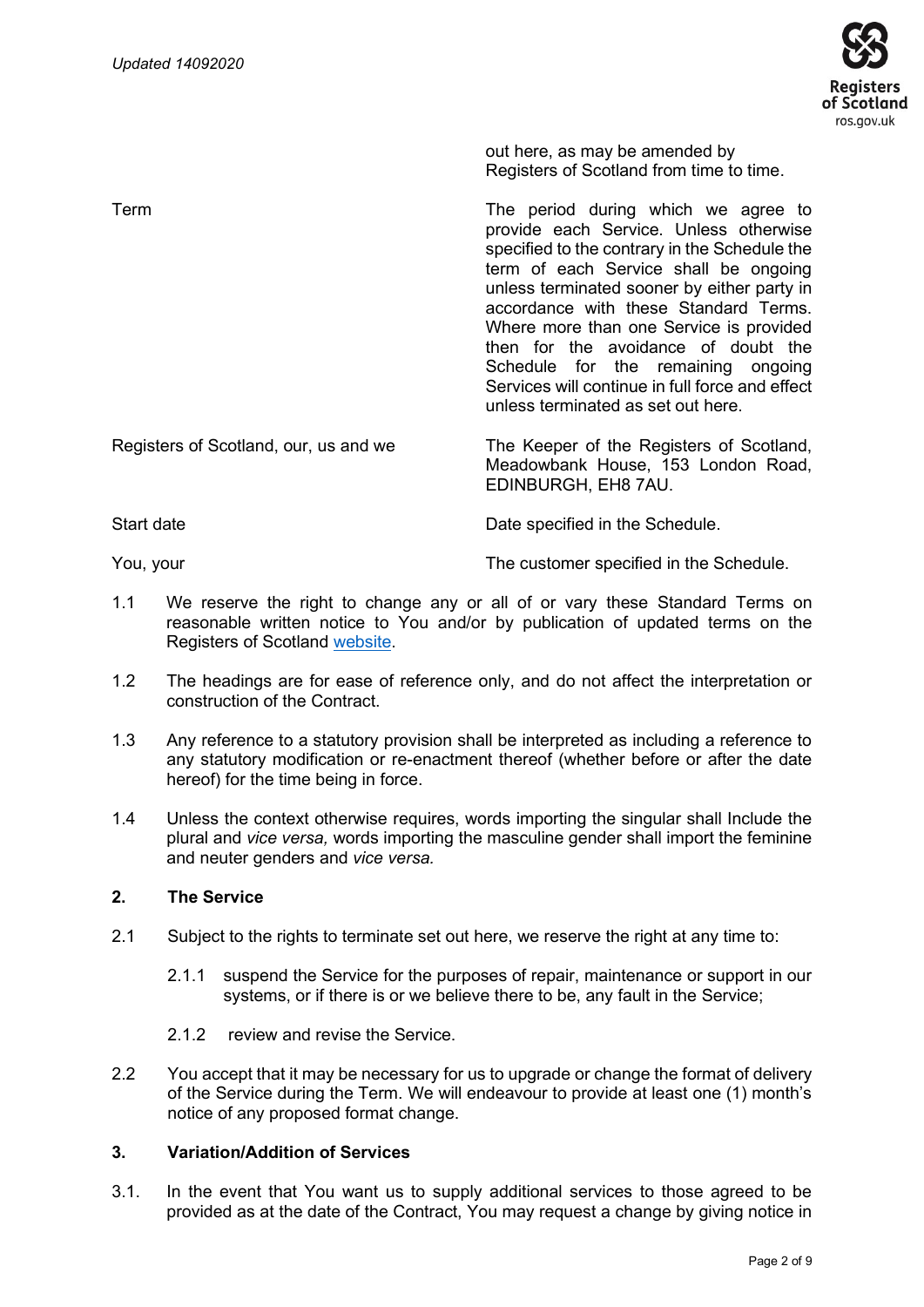

writing to us of your request defining the additional service. We will use reasonable endeavours to address your request and agree supplemental terms for the supply of the additional services.

- 3.2 If agreement is reached the Parties will enter into a further Contract for the additional service which shall be signed by both Parties.
- 3.3 For the avoidance of doubt, these Standard Terms (subject to any variation provided by the Schedule) will apply to any subsisting Service from time to time supplied by us.

## **4. Service Levels**

- 4.1 We will use reasonable skill and care in the provision of the Service.
- 4.2 You acknowledge that our primary function is to perform our statutory functions and that there may be very rare occasions when the Service has to be suspended or delayed or modified in order for us to meet our statutory obligations. No compensation or damages shall be due to You under such circumstances. Should such circumstances occur we will make reasonable endeavours to keep service disruption to a minimum. No payment shall be due from You to us for any Service suspended during such a period.
- 4.3 You accept that the Data supplied by us may be encrypted depending on the nature of the Data and Service. The Schedule sets out the details if applicable.

#### **5. Warranties**

- 5.1 We do not represent or warrant that:
	- 5.1.1 the Data will be fit for your particular purpose nor do we warrant the completeness or accuracy or error free nature of any Data.
	- 5.1.2 all relevant Data in which You are interested in will be reported or supplied.
	- 5.1.3 You will have uninterrupted access to the Service nor that errors in the Data will or can be rectified.
- 5.2 We exclude all other warranties whether express or implied by statute or otherwise, so far as the law allows.
- 5.3 It is agreed that for the duration of the Contract each party will comply with all applicable laws, rules, policies and procedures when performing their respective obligations under the Contract.

## **6. Proprietary rights**

- 6.1 For the avoidance of doubt, no Intellectual Property Right in the Data is conferred or granted to You or to any third party users of the Data other than in accordance with clause 7.
- 6.2 You will give us all reasonable assistance, including access to all relevant records and files to enable us to obtain, defend and enforce the proprietary and Intellectual Property Rights in the Data and the Services.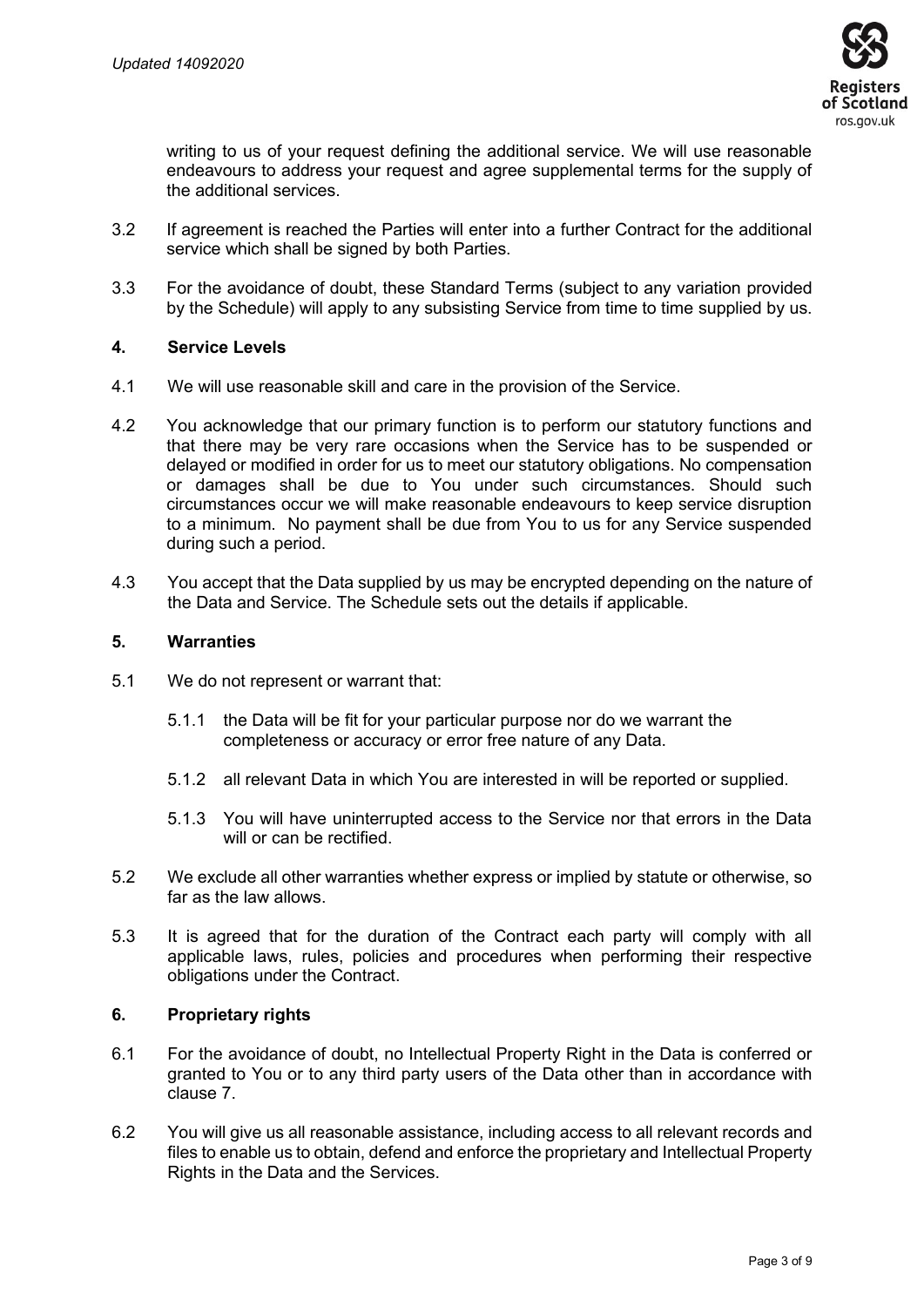

- 6.3 You will use reasonable endeavours to ensure that you have in place adequate security measures to safeguard the Data and Service from unauthorised access to the Service or use of the Data by any person. You must notify us as soon as reasonably practicable if you learn of any unauthorised use of the Data and or Service by anyone or of any actual or potential infringement of our Intellectual Property Rights in the Data and or Service.
- 6.4 We confirm that the use of the Data by You for the Permitted Use shall not infringe the Intellectual Property Rights of any third party and we undertake to indemnify you against all costs, claims, damages or proceedings arising out of any claim by a third party that the use of the Data infringes its Intellectual Property Rights. You shall promptly notify us of any such claim and we will manage any claim brought at our own expense. You will provide us with all reasonable assistance and will not make any admissions which could be prejudicial to the defence or settlement of the claim without our prior written permission.

#### **7. Crown Copyright**

- 7.1 Material produced by officers or servants of the Crown in the course of their duties is protected by Crown copyright. The Keeper of the Registers of Scotland has received delegated authority from the Keeper of Public Records, enabling her to authorise the reproduction of Crown copyright material produced by her or by the Registers of Scotland.
- 7.2 On behalf of the Keeper of Public Records, we grant you a non-exclusive, nontransferable, revocable licence to reproduce material which is protected by Crown Copyright supplied under the Contract on condition that You:
	- 7.2.1 reproduce it accurately;
	- 7.2.2 do not use it in a misleading context;
	- 7.2.3 identify the source of the Data You are re-using and its copyright and/or Crown database right status by ensuring that that the following acknowledgement appears in a prominent position on the reproduced material:

"The Registers of Scotland Data is Crown copyright and/or Crown database material reproduced with the permission of the Registers of Scotland and Chief Executive under delegated authority from the Keeper of Public Records"

7.3 Where space is restricted or where the Data provided under the Contract is used by you to create products or services, the following source acknowledgement should appear on or within the product or service:

"© Crown copyright. Registers of Scotland"

and/or

"Crown database rights Registers of Scotland"

For further information, please contact [data@ros.gov.uk](mailto:data@ros.gov.uk)."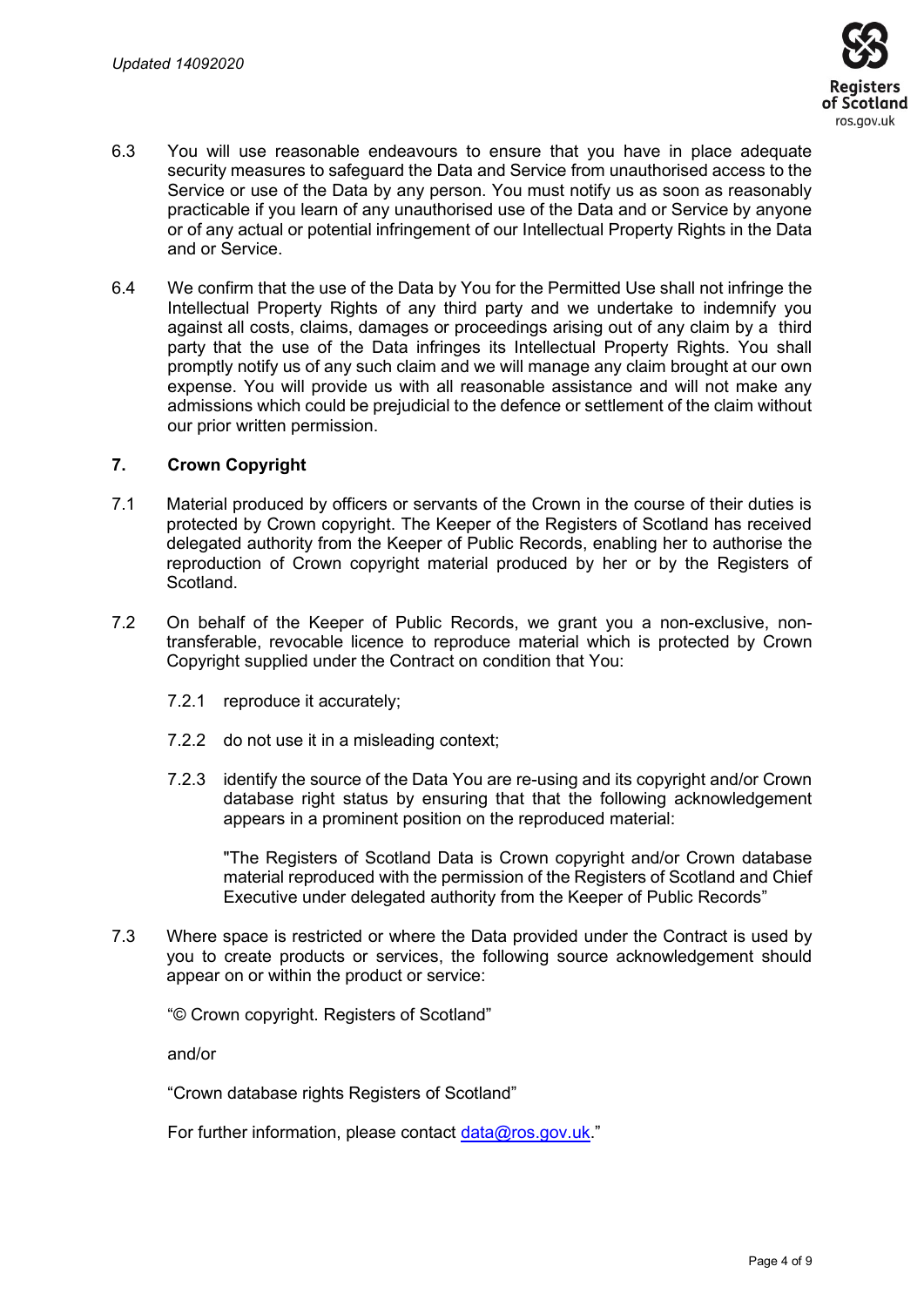

#### **8. Restrictions on use**

- 8.1 In addition to any specific provisions in the Contract You will ensure that you do not use the Data in a way which is inconsistent with Scottish or European Union Law including, without restriction, the provisions of the Data Protection Legislation, the Human Rights Act 1998 or the Freedom of Information (Scotland) Act 2002. You must notify us as soon as reasonably practicable if you become aware that the Data has been used in a way that breaches the Contract. You acknowledge and accept that we may require to disclose information in relation to the Contract to comply with our statutory obligations without your consent.
- 8.2 You acknowledge that any processing of Data which you carry out is your own, and is not carried out on our behalf.
- 8.3 You will not present out-of-date Data as being current nor will You present Data in any manner which might mislead the reader.
- 8.4 Except as expressly set out in the Schedule, you will not use the Data for the purpose of direct marketing, advertising or promoting a particular product or service, or in a way which could imply endorsement by us or any government department, or to represent to the public that You have an arrangement or official partnership with us in relation to the Service or the Data or supply of it, or in any possible way which could affect the integrity of the Registers kept by us or our reputation or any of our existing services and any existing contractual commitment or generally in a manner which is likely to mislead others.
- 8.5 You will permit us to check on reasonable notice that the access and use of the Data or Service is in accordance with the Contract. You will, if requested, provide us with examples of, or specifications of your products or services which utilise the Data.
- 8.6 If applicable, You will advise us of the domain names for all websites created by You using the Data. If applicable, You will provide us with a user name and password to allow us access to your website at no charge. This access will only be used for the purpose of checking compliance with the Contract.

#### **9. Prices and Payment Arrangements**

- 9.1 You will pay the Price for the Service as set out in the Schedule. All prices will be regularly reviewed each year. We will give 30 days' notice to You in writing of the revised prices. You have the right to terminate in accordance with these Terms and Conditions should the revised prices not be acceptable.
- 9.2 Payment will be made by credit card, or cheque. We reserve the right to introduce alternative methods of payment, including payment by variable direct debit. All prices are subject to Value Added Tax and payment is strictly 30 days net of the date of the invoice unless otherwise specified in the Schedule.
- 9.3 You shall be liable to pay interest in accordance with the Late Payment of Commercial Debts (Interest) Act 1998 on any payment or amount overdue.

## **10. Suspension and Termination**

10.1 Either party may terminate the Contract by giving 30 days' notice in writing to the other party.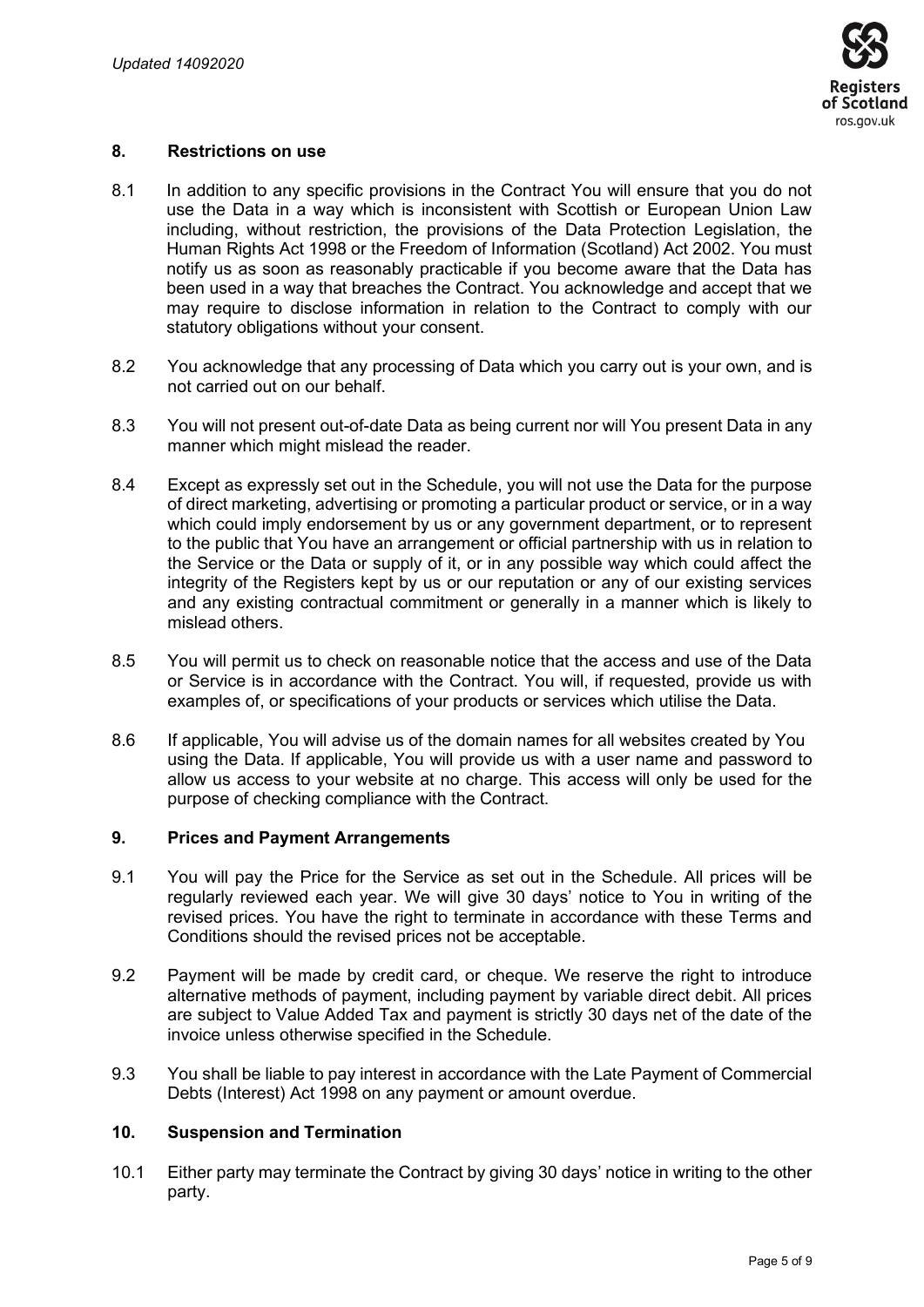

- 10.2 Notwithstanding anything else contained in the Contract, we may, at our option, either suspend or terminate the Service immediately if:
	- 10.2.1 You fail to pay any amount which is due for payment under the Contract.
	- 10.2.2 You commit any other material breach of the Contract and, in the case of a breach which is ongoing and capable of being remedied, have failed within 7 days after a written request by us, to remedy the breach.
	- 10.2.3 You have a receiver or administrative receiver or liquidator or trustee in bankruptcy appointed over You or any part of your undertaking or assets, or a resolution for your winding up is passed, if a court of competent jurisdiction makes an order to that effect, or if You become insolvent or subject to an administration order, or if You enter into any voluntary arrangement with your creditors, or if You cease or intend to cease to carry on business.
	- 10.2.4 Your use of the Data or potential use is outside Permitted Use specified.
- 10.3 Any suspension of the Service on our part will not prejudice our right to terminate the Service for the same or different reasons.
- 10.4 In the event of termination of the Contract for whatever reason You will remain liable to pay any portion of the Price that remains unpaid relating to the Data or Service delivered, together with any expenses we have reasonably incurred or have agreed to incur in connection with any work done or to be done by You.
- 10.5 Termination or expiry of the Service for any reason will not entitle You to any refund of Price nor will it affect any accrued rights or liabilities of either party nor will it affect the coming into force or the continuance in force of any of these conditions which is expressly, or by implication, intended to come into or to continue in force on or after termination or expiry.
- 10.6 We reserve the right to terminate the Contract at any time by giving you 14 days' notice in writing if the Information Commissioner or other competent authority notifies us that the Data should not be provided in its current form. In that event, we will use our reasonable endeavours to provide the Data in an alternative form acceptable to either the Information Commissioner or other competent authority, and to You.
- 10.7 In the event that the Contract is terminated by You in accordance with clause 10.1 or terminated by us in accordance with clause 10.2 then You must immediately destroy all Data supplied to You by us and supply us with a certificate verifying the destruction.

## **11. Liability**

- 11.1 Neither party's liability is excluded or limited:
	- 11.1.1 for death or personal injury caused by its negligence or the negligence of its employees or agents; or
	- 11.1.2 for fraud or fraudulent misrepresentation; or
	- 11.1.3 for breach of confidentiality set out here.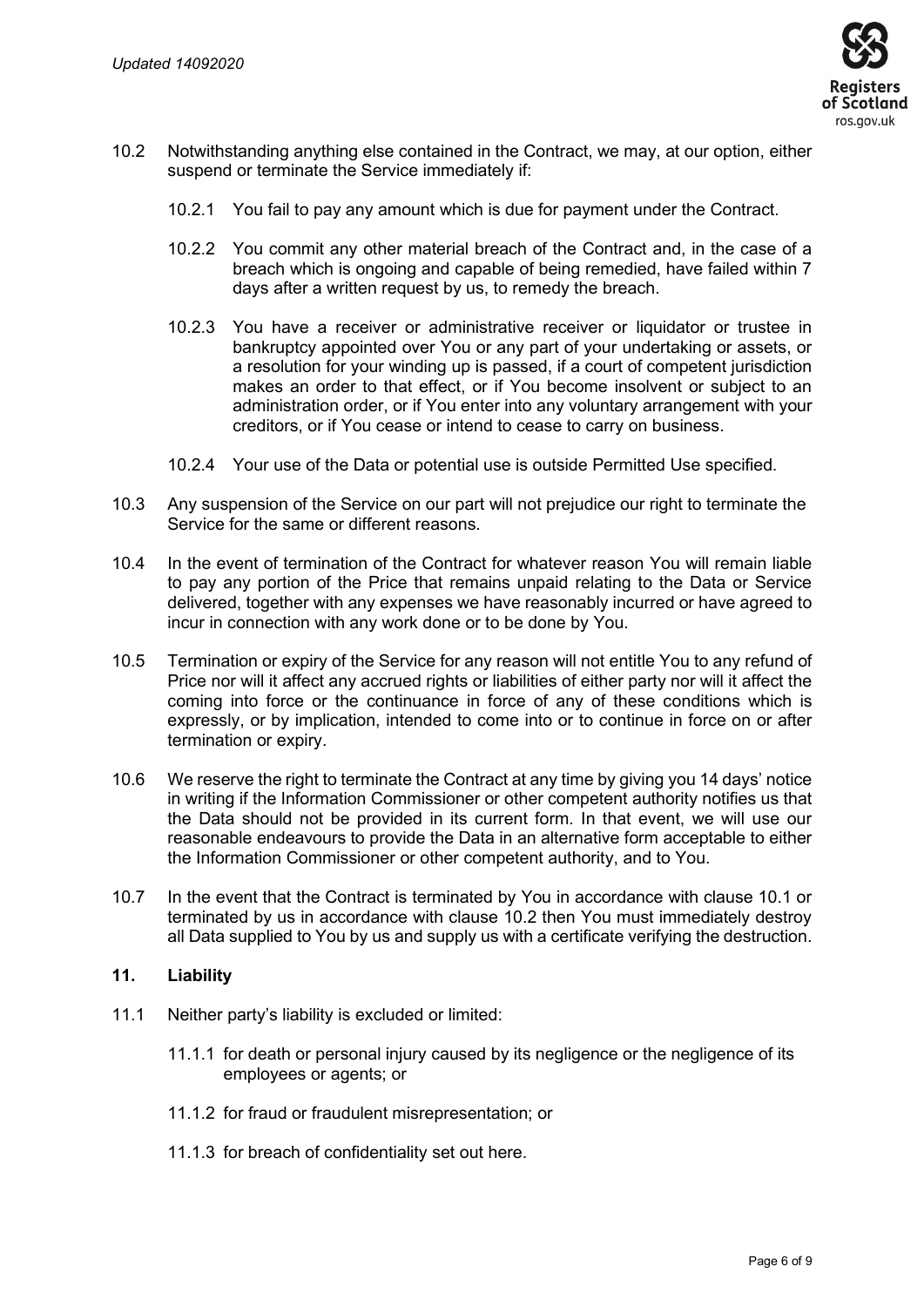

- 11.2 You agree to indemnify us against all losses incurred as a result of any breach by you of the Data Protection Legislation, capped at the level of the maximum fine that can be imposed under that legislation from time to time.
- 11.3 We do not accept any liability for any losses incurred by You or any third party as a result of your or their reliance on the Data provided to You.
- 11.4 Neither party will be liable for any loss of actual or anticipated profits or savings, loss of business, loss of opportunity, loss or corruption of Data, loss of contracts, or for any indirect or consequential loss, whether arising from negligence or breach of contract, or in any other way, even if we were notified of, or knew of the likelihood of, that loss or type of loss arising.
- 11.5 Without prejudice to our rights under the Contract or these Standard Terms, each party's liability for direct loss (other than loss of the nature described in clause 11.2) whether in contract, or delict, or arising in any other way, will not exceed 100% of the amount You have paid to us over the preceding twelve months or which is payable to us for that part of the Service or Data from which your claim for loss arises, whichever is the lesser.
- 11.6 You will keep us fully informed of any changes to the contact point, or to your name or address as specified in the set out in Schedule.
- 11.7 Any claim under this clause must be notified to us within one month of the incident to which the claim relates being first identified.

## **12. Force Majeure**

12.1 No failure or omission by either You or us to comply with these Standard Terms or Contract shall give rise to any claim as a breach of contract if such failure or omission arises from something reasonably beyond your or our control. Notwithstanding the foregoing, the Parties shall use reasonable endeavours to continue to perform their respective obligations under these Standard Terms and the Contract for the duration of such force majeure event.

## **13. Assignment and sublicensing**

13.1 You may not assign the Contract nor the licence granted by it nor sub-contract or sublicense any of the rights granted in it.

## **14. Freedom of Information Act**

14.1 We are under a duty to comply with the Freedom of Information (Scotland) Act 2002 and the Environmental Information Regulations (Scotland) 2004. You acknowledge that we may disclose any information in order to comply with any legislation, including the above mentioned legislation, or order of court without your consent. You will assist and reasonably cooperate with us to enable us to comply with these information disclosure requirements.

#### **15. Privacy Statement**

- 15.1 We may collect and use the information about you
	- 15.1.2 to allow us to check your financial standing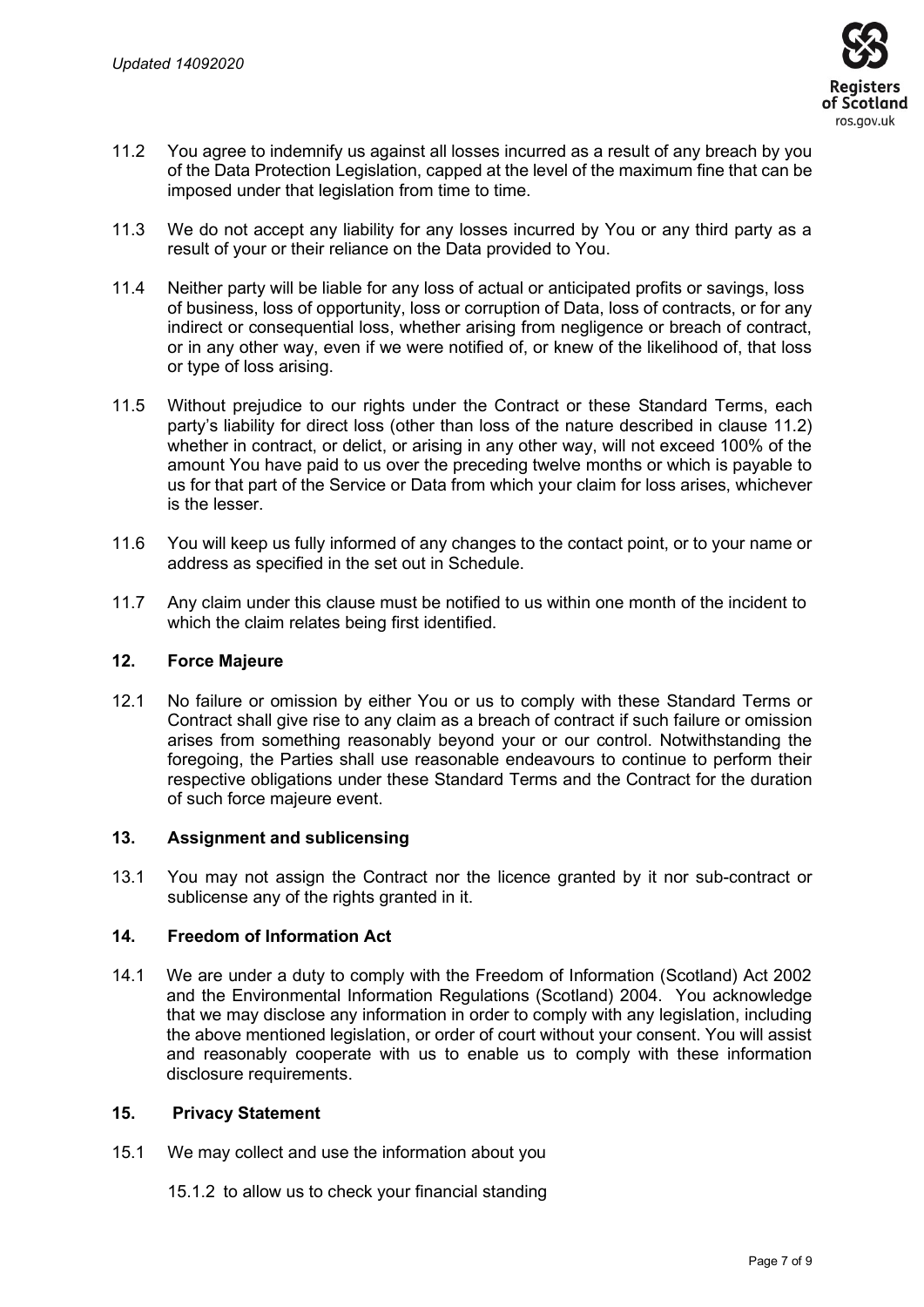

- 15.1.3 to enable us to ensure that you use the Data in an appropriate manner
- 15.1.4 for reporting and statistical purposes and
- 15.1.5 for any other appropriate purpose or use including sharing, checking and verifying the information with other government departments and agencies, law enforcement agencies or other relevant organisations and bodies. By providing the information you will be indicating your agreement to us processing your information in this way.
- 15.2 We shall not use your name or brand in any promotion or marketing without your prior consent.

#### **16. Third Party Rights**

- 16.1 Except as expressly stated in the Contract, nothing in these Standard Terms or the Contract shall confer on any third party any:
	- 16.1.1 benefit or right to enforce any of the terms;
	- 16.1.2 third party rights nor Intellectual Property Right in the Information.

#### **17. Notices**

- 17.1 Except as otherwise expressly provided within the Contract all notices to be given under the Contract shall be in writing and shall either be delivered personally or sent by first class prepaid post or by facsimile transmission or electronic mail and shall be deemed duly served:
	- 17.1.1 In the case of notice delivered personally at the time of delivery.
	- 17.1.2 In the case of a notice sent by first class prepaid post 2 clear working days after the date of dispatch.
	- 17.1.3 In the case of a facsimile transmission or electronic mail if sent during normal working hours then at the time of transmission and if sent outside normal working hours then on the next following working day.
- 17.2 Except where otherwise provided, notices to us should be sent for the attention of:

Land & Property Data Team, Registers of Scotland, Meadowbank House, 153 London Road, EDINBURGH, EH8 7AU

Or by email to: [data@ros.gov.uk](mailto:data@ros.gov.uk)

#### **18. Waiver**

- 18.1 No failure or delay by either party to exercise any right power or remedy will operate as a waiver of it nor will any partial exercise preclude any further exercise of the same or of some other right, power or remedy under the Contract.
- 18.2 Any waiver by either party of any breach of any of the obligations of the other party under the Contract or otherwise shall not be a waiver of any continuing breach or of any other breach of any of those obligations.